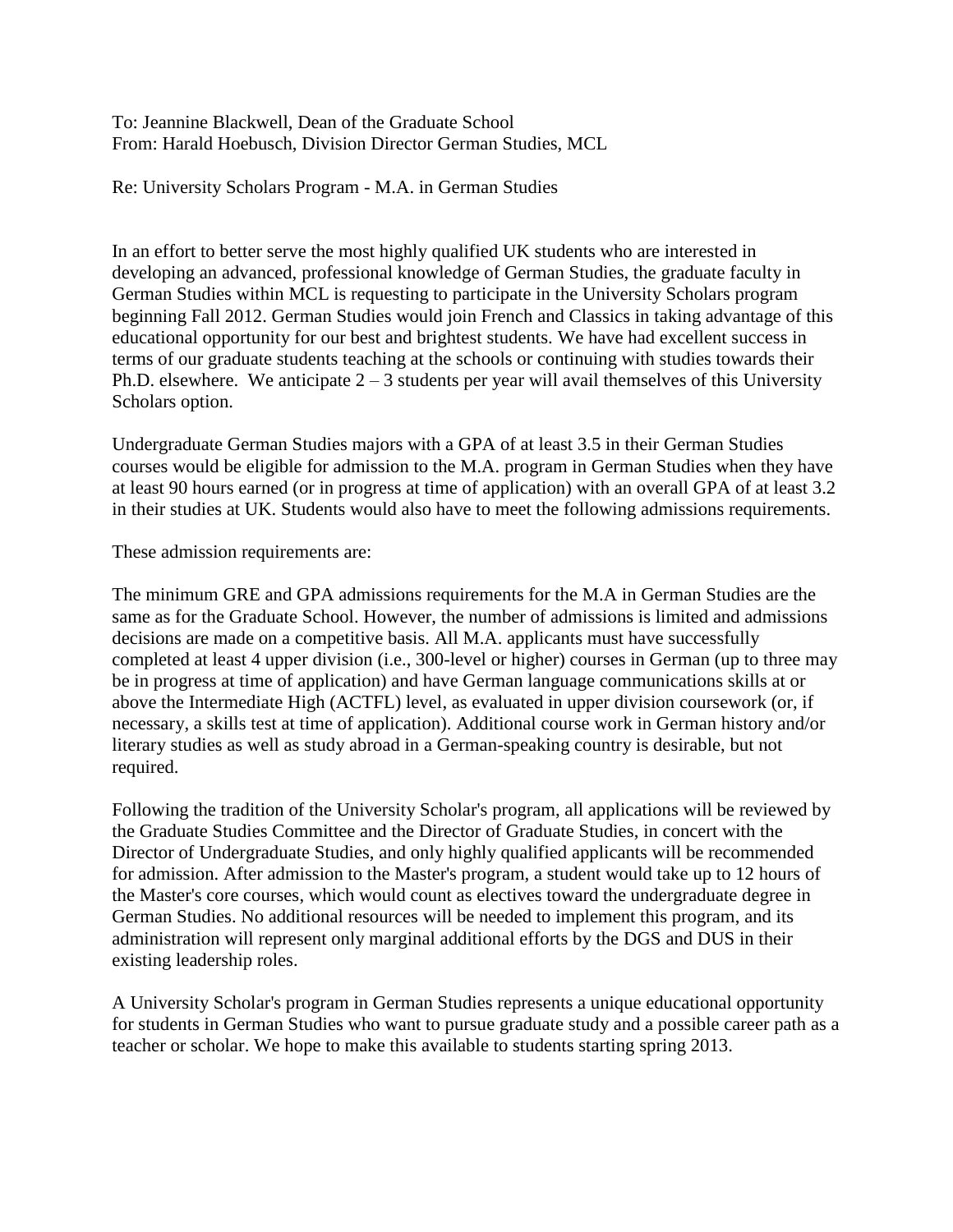What follows is a sample  $4<sup>th</sup>$ -year program for German Studies University Scholars students. The exact courses will vary somewhat, especially in the spring semester, as the courses offered are in accord with our graduate faculty's rotations. If the University Study student were to complete the 12 hours of 500/600-level course work outlined below, then the M.A. could be completed in a fifth year of studies.

Sample 4<sup>th</sup>-Year:

Fall

GER 507: Advanced German Composition/Conversation: Contemporary Germany

GER 553: Teaching of German

Electives or other required courses for B.A. or B.S. (9 hours)

Spring

GER 616 Genres in German Literature:

GER 615 Major German Authors:

GER 495 (capstone)

Elective or other requirements (6 hours)

University Scholars enrolled in classes that are open to both undergraduate and graduate students will be required to complete any extra assignments that may be required of graduate students.

This program will be evaluated by the percentage of students who begin the University Scholars program and then successfully complete their M.A.